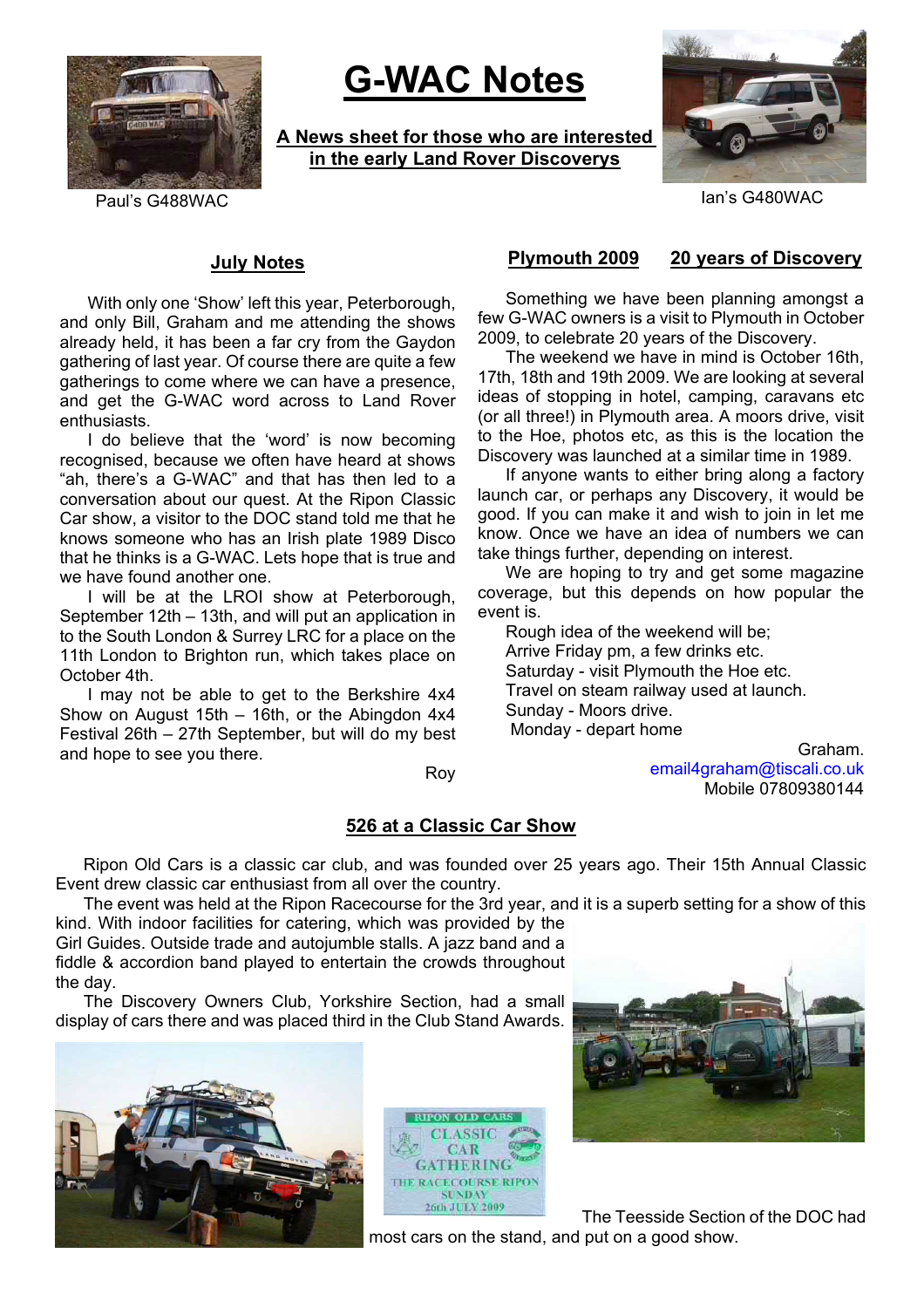# Land Rover Monthly Show. Newark **July 17th – 19th**

This new show, named Landrover Max, was held at the Newark Showground, on the same weekend as the Billing show, and attracted a very good crowd. There was lots of space for expansion and may attract more visitors if it is not run on the same weekend as Billing next year.



The Discovery Owners Club took stand space where Graham and I displayed our G-WACs. The DOC prepro EAC was also there. Gary Timmins and daughter Meghan, from Walsall, came to have a chat. The weather was quite good but there were some showers. The tarmac tracks between the stands made the walk round the traders' stands very easy.

The programme for the three days was very full with the usual arena demonstrations, and there was a

flypast of a WW2 Lancaster bomber and Spitfire fighters. The Official Show Guide was an A4 size presentation with 44 pages full of information and a few competitions to enter. For the children's section there was a Dot-to-Dot picture, Spot the Difference picture and two colouring pictures (spelled coloring)

The DOC entered a team in the "Question of Sport" type of quiz on Land Rovers, and came runner up to the team from GLASS, beating teams from other clubs, including the Camel Club.

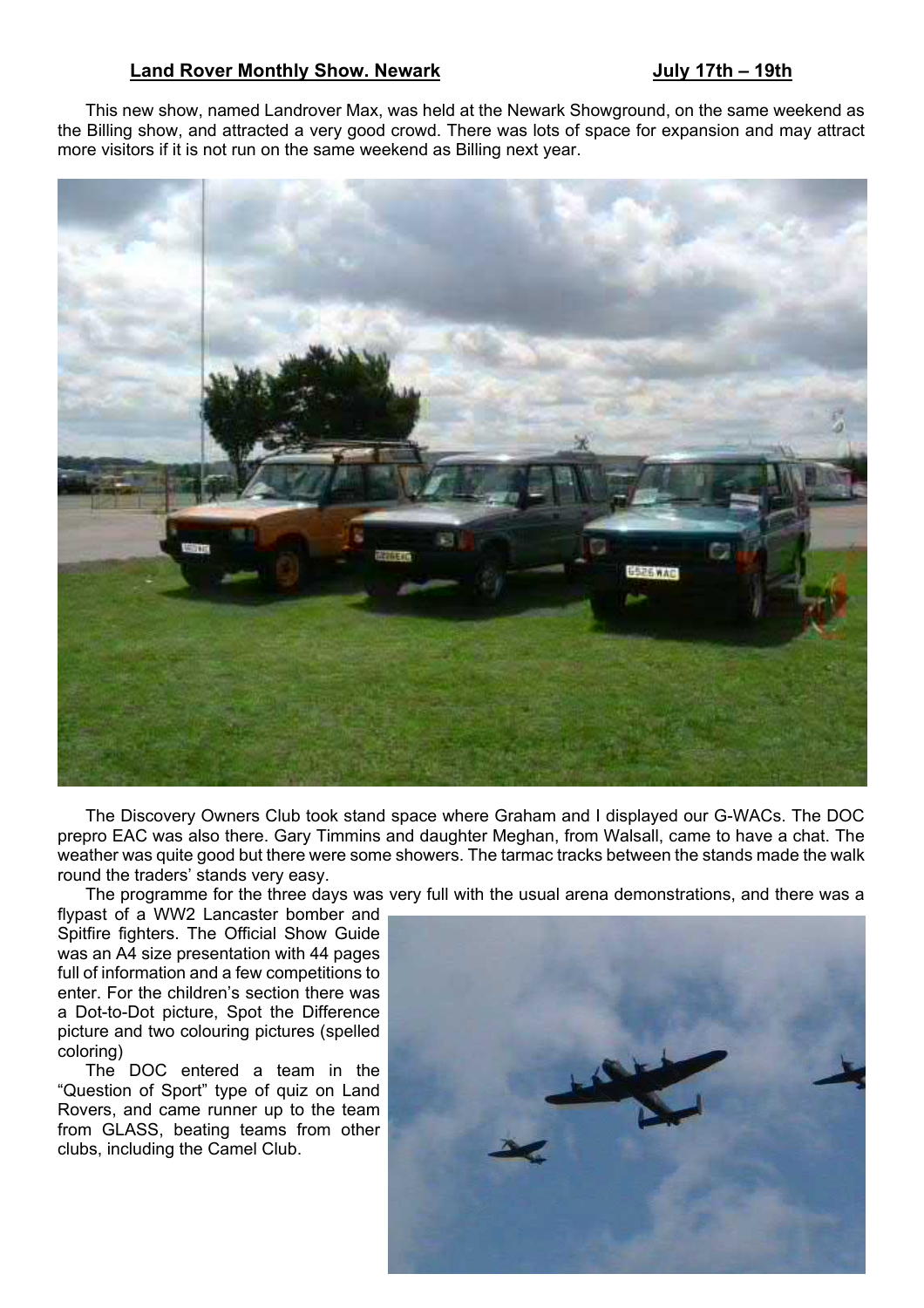# **480 for sale**

Basically I have too many vehicles, had the two Series vehicles been ready to sell, then they would have gone first but my main concern with 480 is that having numerous vehicles, none of them are getting 100% attendance.

480 deserves better, and to keep her in the condition she is in, an enthusiast with just one vehicle will be able to give her the attention she deserves.

You know that since I acquired her from Westwood motors in Huddersfield, I have done a lot to bring her



up to the condition she is in now without ruining the originality, so she has had only what is needed without going down the route of a full restoration which she did not need.

When I acquired her she was on 'non original' plates, which has happened to a number of the G-WACs, and that masked the fact that she was indeed a press fleet vehicle, the sides had received rubber bump strips along the flanks under which everything including the wheels were painted black, it looked awful!

The grill had been replaced with a custom unit with extra lights, which again added nothing and she was fitted with lamp guards.

I bought her on 1st Jan 2006 and gave her a good look over. The interior was remarkably complete and sound, bar

a bit of shrinkage in the trim, which is usual on these unfortunately.

Although mechanically there were no problems she was running rough, a full service, all oils changed and a tune up she purred like a kitten. It was time to do something about the number plate, history checks from Alan Smart at the DOC, the DVLA and Land Rover Traceability soon verified her provenance, then much too-ing and fro-wing with the DVLA managed to get her original number back.

We attended Gaydon 2006 and met up with Alan where I passed on a couple of trim parts for EAC and we both met the owner of G198WAC from Warrington, who was not a DOC member, and we have since lost track of this particular G-WAC.

No other G-WACs were present at the 2006 gathering but things changed for 2007.

After Gaydon, 480 ran out of MOT and required work on her sills. The interior was taken out and nearside sill completely sorted, offside sill sorted (I thought) then into the bodyshop to have the black rear lower half sorted, all back together and MOT'd ready for her slumber over the winter.

During the winter of 2006/2007 she received the side transfers to get her back to the condition that she



would have been in so many years ago. These transfers are very expensive and hard to get hold of now so I was lucky that I was only one short, and to this day we are still looking for the last piece.

Gaydon 2007 and we met up with Roy, Graham and James with their G-WACs and shortly after that we got the Historic thread going on the DOC forum the rest as they say is History.

Gaydon 2007 also saw the drama of Grahams breakdown on the Heritage run where we all, Graham, James and myself along with the AA, pulled over after Grahams distributor gave problems. We arrived late at the Heritage Centre but in the end it was a good day for Graham and the club as he won the Tom Barton Trophy.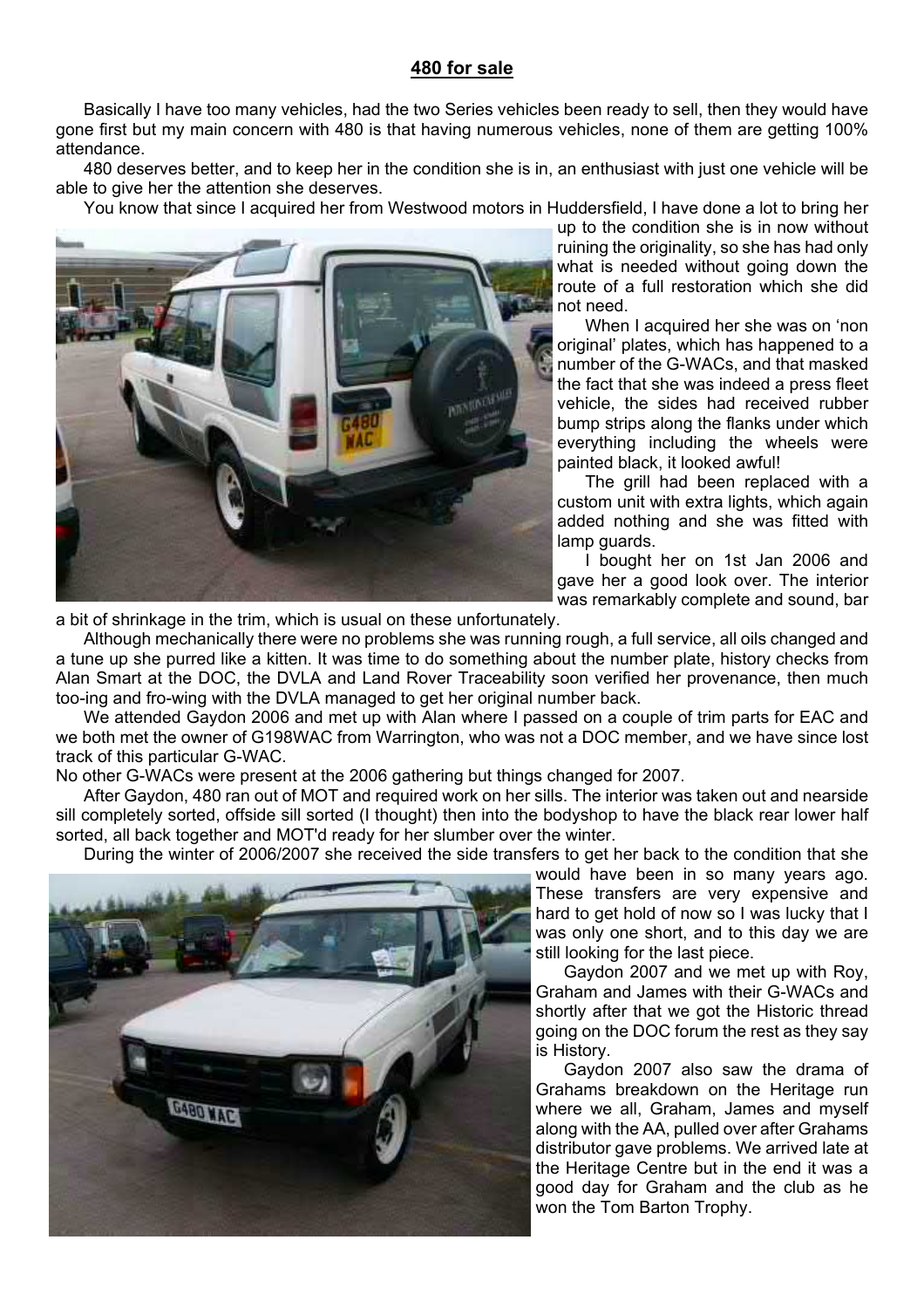Once home the MOT through up a hole in the offside sill, to say I was not happy was an understatement, last years work had cost me around £450, only to find the welder had only done half of the offside sill he reckoned the rest looked OK!

Here we go again, interior out, complete the welding of the offside sill, another £150 lighter but a complete MOT again. For the rest of the year I just used and enjoyed her locally, she is a fine motorcar and well at home driving up in the lakes or around the Yorkshire Dales.

We attended Gaydon 2008 as a static display at the heritage centre and only managed this, thanks to Grahams hard work in organising the stand. We were slightly last minute, MOT 2008 passed with flying colours, for the rest of 2008 I again ran her just to enjoy driving, just maintaining her and keeping her tuned and serviced. I ran 480 later into the year, as due to other car problems, 480 became the daily driver taking

![](_page_3_Picture_3.jpeg)

her into winter use for a couple of months.

2009 was to be a different story, the MOT tester found another hole in the rear wheel-arch, no problem, interior out had a look at the damage which, to be fair wasn't too bad, but with everything out why not go the whole hog and do the rear floor as well, it would need patching anyway. So that was it, whole floor replaced, and the wheel arches sorted, floor painted. Any other things on the rear end that needed tidying up were also done.

New MOT sills and rear end done, the tester just pointed out as advisories a couple of holes on the inner wing, not in the prescribed area but I already knew about them and already have a wing in the garage,

but the job would have to wait until 463 was on the road.

As of yet, 480 has not been taxed and on the road this year and I have been too busy with house things to enjoy her and getting the Series III ready for sale, hence the decision to offer her for sale,

She needs to be used and it would be nice for her to get shown more regularly, I have a list of mainly little things to do on her but never the time, so locked away in the barn she has stayed all year.

So is there someone who may take over the custody of this fine middle-aged lady, by the time you read this maybe?

![](_page_3_Picture_11.jpeg)

Ian Rawlings. 07974 740387. hsmb@byinternet.com

Compiled by Roy Preston. If anyone would like to contribute an article for these notes, or receive a copy, please email me at roy@scawdel.orangehome.co.uk or post your address to B R Preston, "Scawdel", Dove Bank, Wormald Green, Harrogate, North Yorkshire, HG3 3PU. Phone 01765 677124.

Issue 25 July 2009